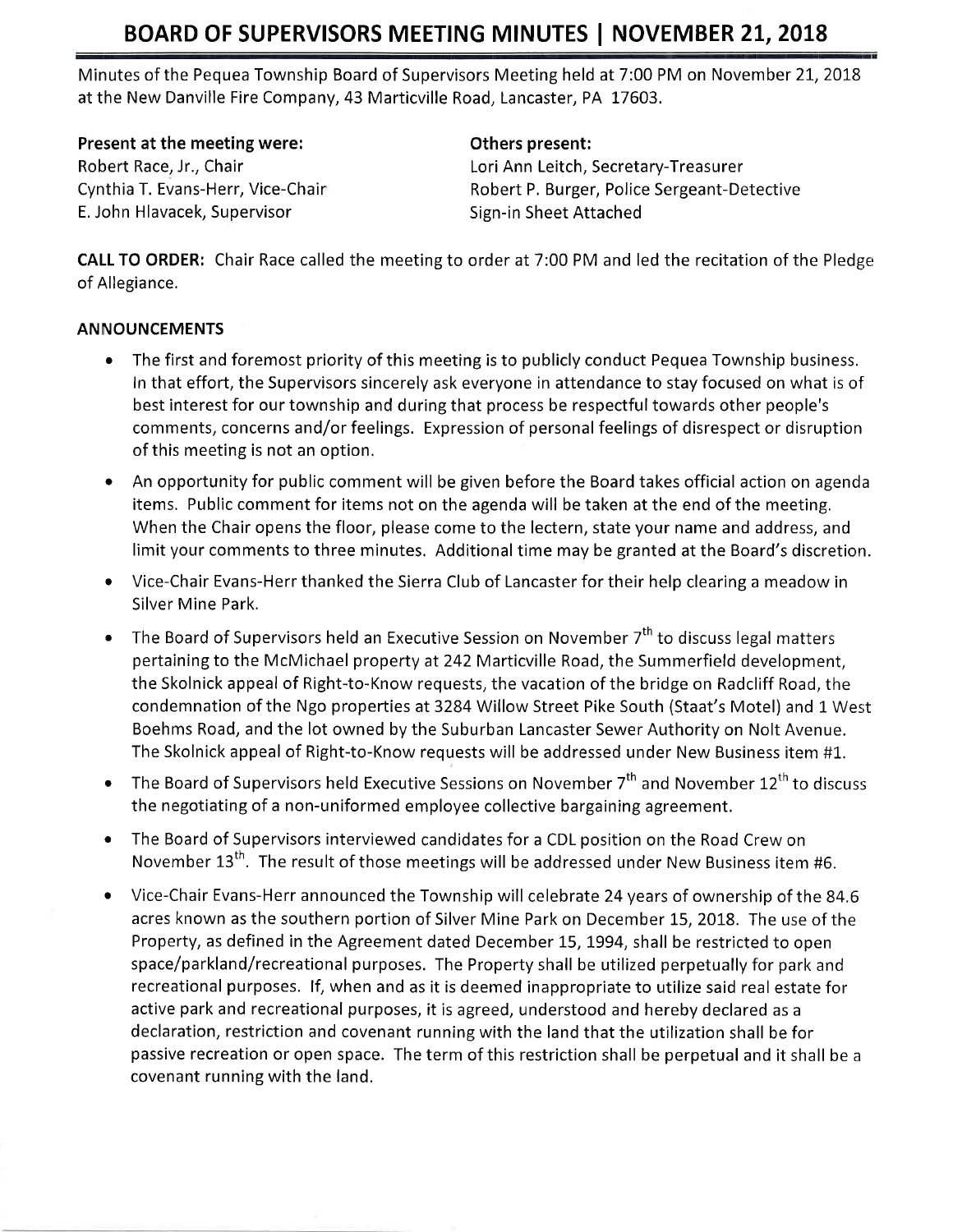MINUTES OF PREVIOUS MEETING(S): Chair Race moved to approve the minutes of the October 11, 20L8 Budget Workshop. Vice-Chair Evans-Herr seconded the motion. All voted in favor; none opposed. Chair Race moved to approve the minutes of the October 17,2018 Board of Supervisors Meeting. Supervisor Hlavacek seconded the motion, Chair Race and Supervisor Hlavacek voted in favor; Vice-Chair Evans-Herr voted nay. Chair Race moved to approve the minutes of the October 25, 2018 Budget Workshop. Vice-Chair Evans-Herr seconded the motion, All voted in favor; none opposed.

TREASURER'S REPORT: Chair Race moved to approve checks 11789-11841 from the General Fund, checks 1560-1568 from the Recreation Fund, checks 1095-1146 from the Donation Fund, and check 0027 from the Escrow Fund. Vice-Chair Evans-Herr seconded the motion. All voted in favor; none opposed. Vice-Chair Evans-Herr read the account balances: General Fund \$680,319.58; Recreation Fund \$158,506.29; Operating Reserve \$50,596.19; Capital Reserve \$123,765.80.

PRESENTATION: Robin Maguire of the Conestoga Area Historical Society presented a letter endorsing Park and Recreation Board members Cynthia Evans-Herr and Timothy Weaver in their efforts to secure recognition for the Pequea Silver Mine. The Historical Society is researching the area and will display their findings.

### OLD BUSINESS:

1. Consider Resolution to transfer funds to the Operating Reserve account – Chair Race moved to adopt Resolution 497-2078, a Resolution of the Board of Supervisors of the Township of Pequea, Lancaster County, Pennsylvania, authorizing the transfer of unencumbered moneys from the General Fund to the Operating Reserve Fund. Vice-Chair Evans-Herr seconded the motion. All voted in favor; none opposed.

Chair Race moved to adopt Resolution 498-2018, a Resolution of the Board of Supervisors of the Township of Pequea, Lancaster County, Pennsylvania, to close the accounts held at Citizens Bank Vice-Chair Evans-Herr seconded the motion.

Ken Adams of 39 Cobblestone Drive verified the unencumbered moneys in the Citizens Bank accounts, approximately two hundred fifty thousand dollars (5250,000.00), will be transferred to the Operating Reserve Fund.

All voted in favor of closing the Citizens Bank accounts; none opposed,

#### NEW BUSINESS:

- 1. Discuss Appeal of Right-to-Know Requests Frances Skolnick of 2079 New Danville Pike appealed the Open Records Officer's response to her Right-to-Know request. The Solicitor withheld certain documents, listed on a Privilege Log, that were deemed responsive but exempt under the Right-to-Know Law. Vice-Chair Evans-Herr moved to authorize the Secretary to release the documents on the Privilege Log to Frances Skolnick. Supervisor Hlavacek seconded the motion. All voted in favor; none opposed.
- 2. Consider Willow Acres request for Extension of Plan Approvals Vice-Chair Evans-Herr moved to grant the developer's request to extend the plan approvals for Willow Acres an additional year and establish a new expiration date of February 19, 2O2O. Chair Race seconded the motion. Supervisor Hlavacek expressed concern about building codes changing in the meantime. Vice-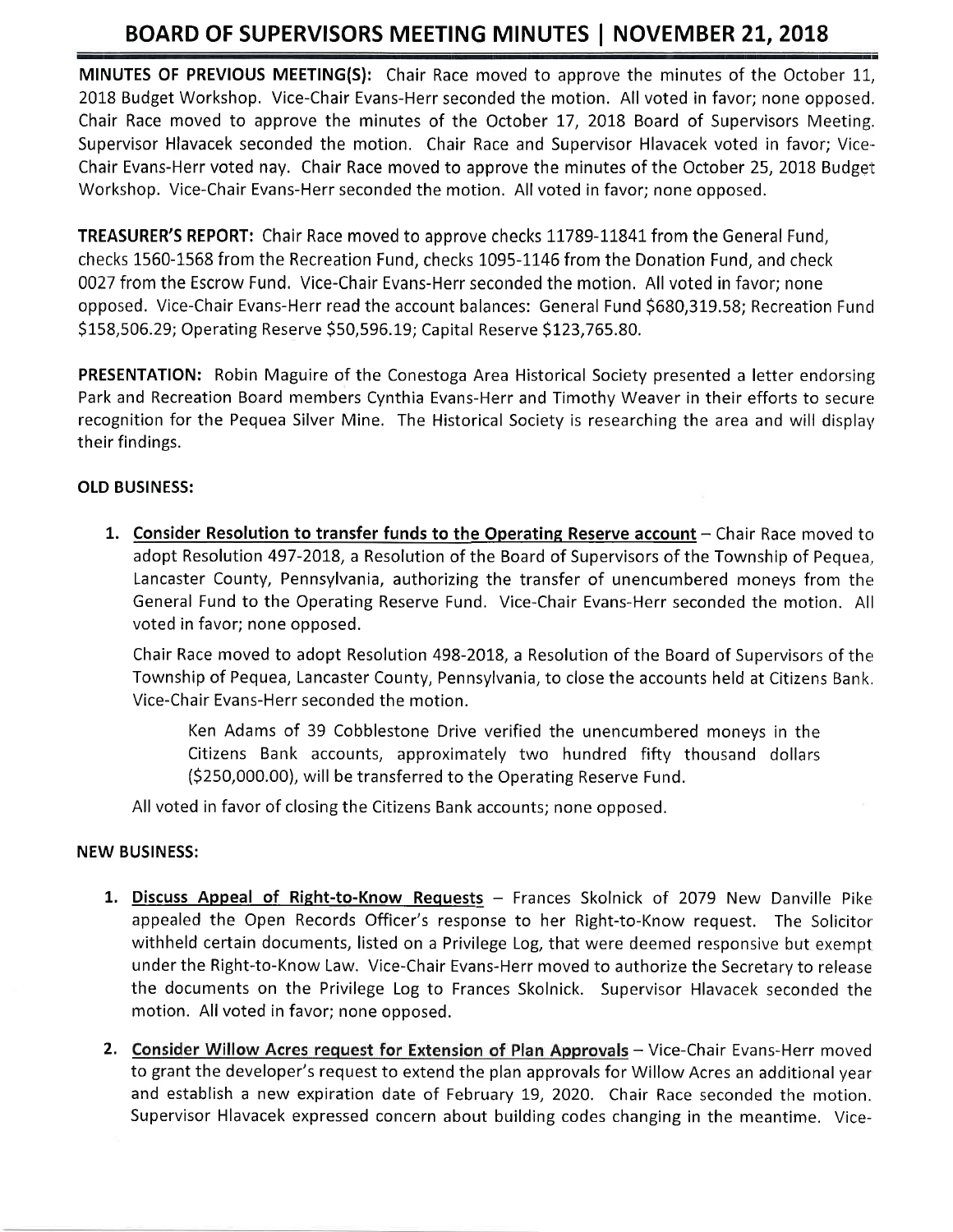Chair Evans-Herr assured him the developer would be required by law to comply with the current code. All voted in favor; none opposed.

- 3. Consider Sanitary Sewer Capacity Request for Millwood Rd Lot 11 Vice-Chair Evans-Herr moved to grant five (5) Equivalent Dwelling Units (EDUs) to CCS Building Group for Willow Vallev Communities, Inc.'s proposed improvements to Lot 11 on Millwood Road. Supervisor Hlavacek seconded the motion. All voted in favor; none opposed.
- 4. Consider Ditzler request for escrow release Chair Race moved to release the escrow balance of 52,886.20 less outstanding invoices to Jason Ditzler of 255 Shultz Road as recommended by the Township Engineer. Vice-Chair Evans-Herr seconded the motion. All voted in favor; none opposed.
- 5. Consider Pequea Church request for additional entrance Pequea Church asked the Board of Supervisors to reconsider their previous denial of an additional entrance. The updated proposal consisted of a reinforcing grid and restricted access. The Supervisors reiterated their safety concerns, citing the Engineer's evaluation of the site. Chair Race moved to deny Pequea Church's request for an additional entrance. Vice-Chair Evans-Herr seconded the motion. All voted in favor; none opposed.
- 6. Discuss Fee Schedule The Supervisors discussed possible changes to the fee schedule to recover zoning and code enforcement expenses. Vice-Chair Evans-Herr moved to authorize the Secretary to prepare a Resolution incorporating the recommendations of the Zoning Officer, Supervisor Hlavacek seconded the motion.

David Stull of 195 Linestown Road asked if there is a fine for Property Maintenance Code violations. Vice-Chair Evans-Herr responded affirmatively.

All voted in favor of the preparation of a revised Fee Resolution; none opposed.

**7. <u>Consider hiring a CDL driver on an as-needed basis</u> –** Chair Race moved to hire Jason Kreider as a Public Works Equipment Operator/Laborer on an as-needed basis, contingent upon satisfactory' background checks, at a rate of \$18.54/hr and accept his resignation from the Board of Auditors. Supervisor Hlavacek seconded the motion.

> Mr. Adams inquired as to the number of hours Mr. Kreider will work. Supervisor Hlavacek responded it depends on the weather. Mr. Kreider's primary function will be snow removal.

All voted in favor; none opposed.

- 8. Consider rate increase for full-time Public Works Equipment Operator/Laborer Chair Race moved to increase Equipment Operator/Laborer Brian Herr's hourly wage from \$19.00 to \$19.57 effective 11/15/18. Supervisor Hlavacek seconded the motion. All voted in favor; none opposed.
- 9. Consider rate increase for part-time Assistant Secretary Chair Race moved to increase Assistant Secretary Kimberly Ulaky's hourly wage from \$16.50 to \$17.00 effective 11/02/18. Supervisor Hlavacek seconded the motion.

Mr. Adams confirmed these increases were based on service anniversaries,

All voted in favor; none opposed.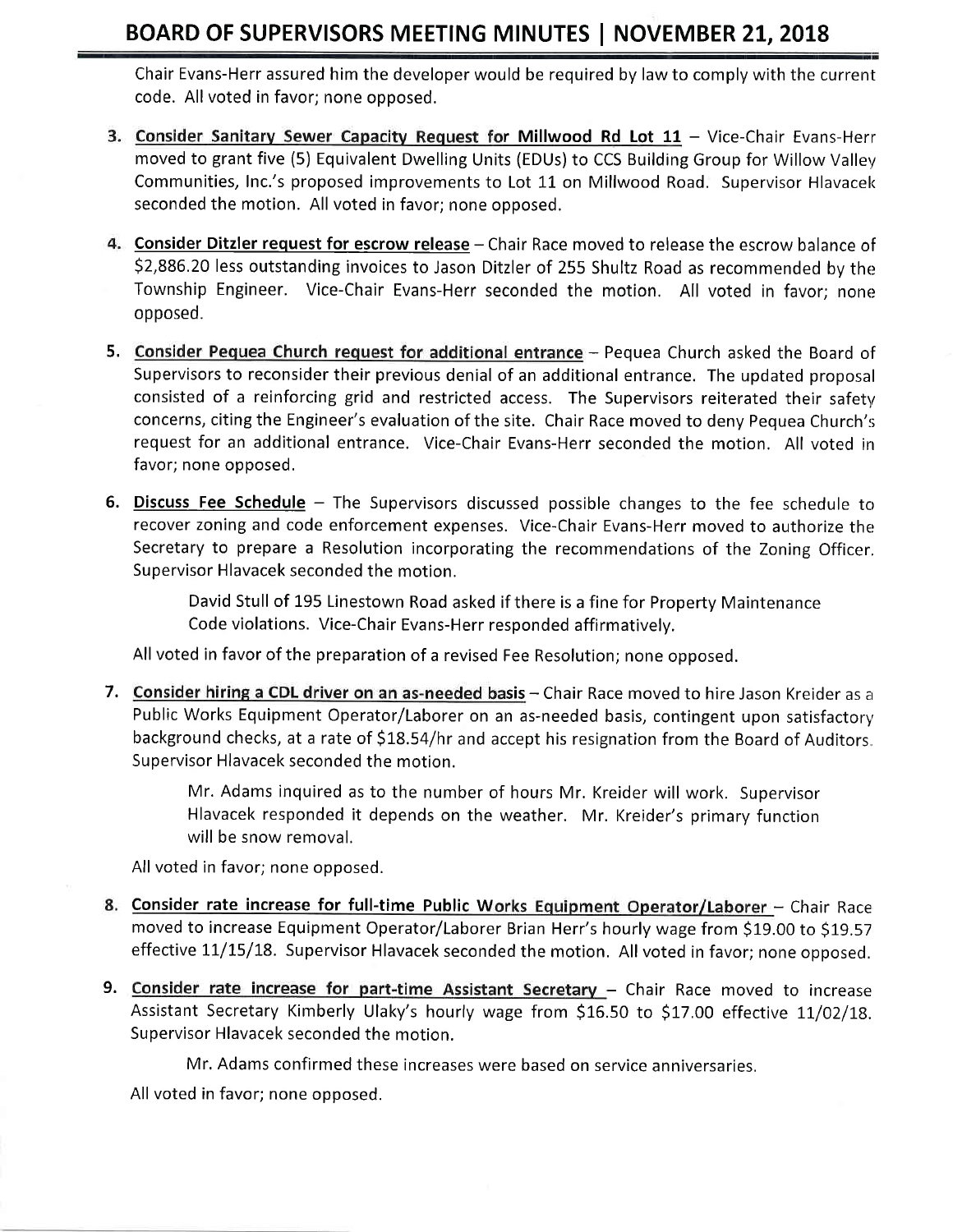10. Discuss the expense of stormwater projects in Silver Mine Park - Supervisor Hlavacek moved to charge the expenses associated with the stormwater management projects in Silver Mine Park to the Recreation Fund. Chair Race seconded the motion.

> Earl Houghton of 339 Pleasant View Drive questioned the plan for the balance in the Recreation Fund,

During discussion, the Supervisors clarified the individual projects. Chair Race stated the gravel bar removal is related to the roadway and should be charged to the General Fund. He rescinded his second. Vice-Chair Evans-Herr moved to charge the expenses for the GP-3 Permit for McAllister Run and the GP-11 Permit for the North Pond to the Recreation Fund. Supervisor Hlavacek seconded the motion, All voted in favor; none opposed.

- 11. Consider scheduling quarterly Park and Recreation Board meetings in 2019 Chair Race moved to authorize the Park and Recreation Board to hold quarterly meetings in January, April, July, ancl October of 2019. Vice-Chair Evans-Herr seconded the motion. All voted in favor; none opposed.
- 12. Consider forming a Special Events Committee  $-$  Vice-Chair Evans-Herr suggested forming a committee to oversee special events such as National Night Out and Halloween in the Park.

Don Purdum of I29 Marticville Road does not recommend holding new events in 2019. As an incoming Supervisor, he would like more time to plan appropriately.

Supervisor Hlavacek moved to take no action on this item. Chair Race seconded the motion. All voted in favor; none opposed.

13. Consider approving 2019 events in Silver Mine Park - The Park and Recreation Board proposed hosting a Youth Easter Egg Hunt and a summer concert by Servant Stage in Silver Mine Park. Supervisor Hlavacek moved to approve a concert at Silver Mine Park on August 15, 2019. Vice-Chair Evans-Herr seconded the motion. All voted in favor; none opposed.

### REPORTS/UPDATES:

Southern Regional Police Department - Report will be filed when Chief returns from vacation.

Pequea Township Road Crew - Road Liaison's Update

Lancaster County Inter-Municipal Committee - Representative's Update

Suburban Lancaster Sewer Authority - Representative's Update

Zoning/Code Enforcement Officer - Report on File. Vice-Chair Evans-Herr announced Pequea Township received a UCC Appeal,

Pequea Township Zoning Hearing Board - The Zoning Hearing Board will consider a request by Gary and Ann Grosh for the selling of alpaca related products in their home located at 477 Long Lane, Lancaster, PA 17603, within the R-1 Zoning District, for a Special Exception of 603.2 pursuant to section 1502.21 of the 2015 Pequea Township Zoning Ordinance,

Pequea Township Planning Commission - The Planning Commission reviewed a Building Bridges Concept Plan and was briefed on the Millwood Road Lot 11 Development Plan. They voted to not amend the Pequea Township Comprehensive Plan at this time.

Pequea Township Park and Recreation Board - The Park and Recreation Board discussed upcoming events and unfinished projects in Silver Mine Park.

### PUBLIC COMMENTS: